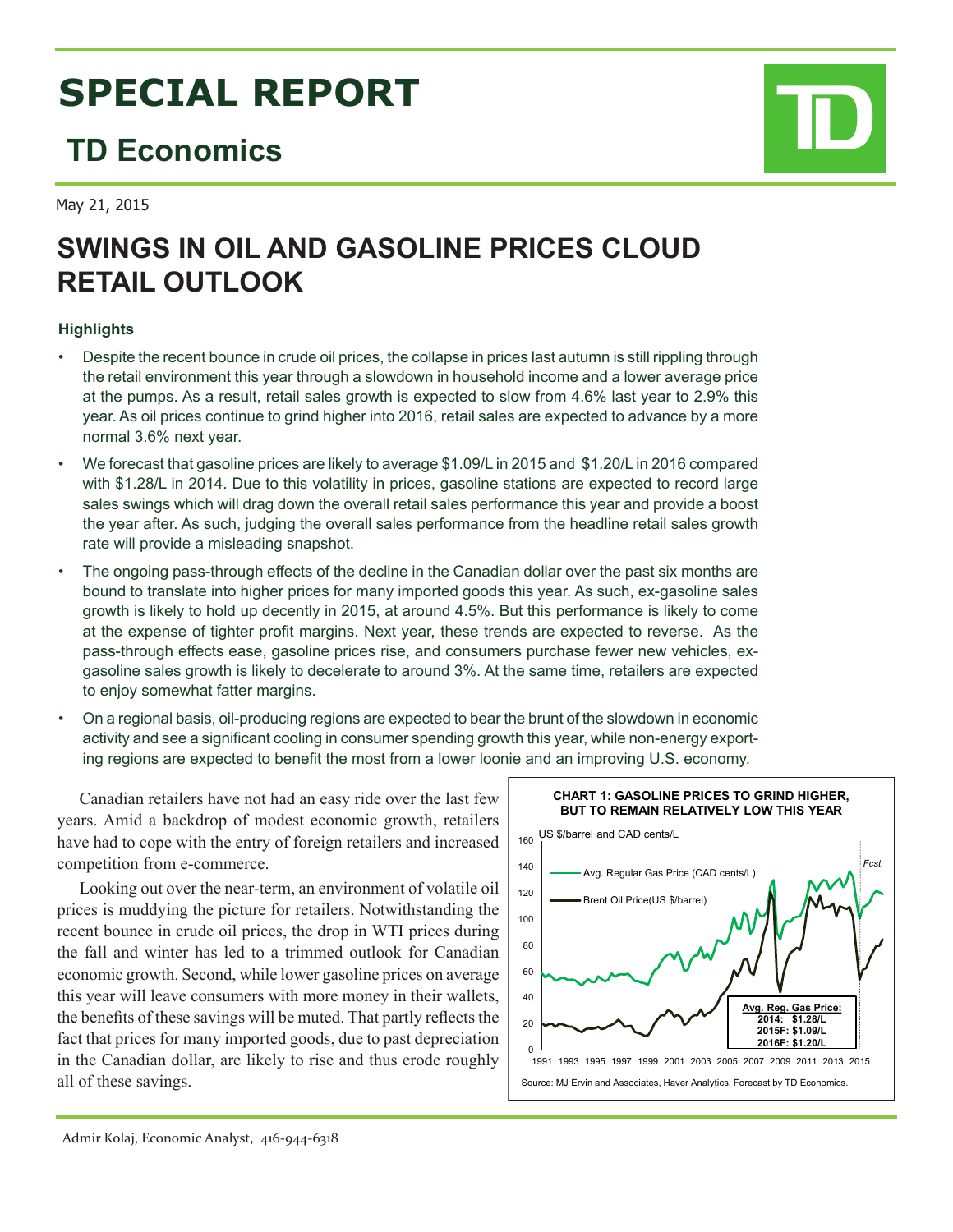Given these crosscurrents, we expect retail sales growth to moderate considerably from 4.6% in 2014 to 2.9% this year, before rising to 3.6% in 2016. Further, the relatively downbeat sales performance expected this year and the rosier profile of 2016 mask some important diverging trends. Sales at gasoline stations will detract from growth significantly this year, while contributing robustly the year after. Sales excluding those at gasoline stations are expected grow close to the historical average in 2015, at around 4.5%, while likely recording a more moderate gain of around 3% in 2016.

Finally, beneath the national averages, expect to see significant variation on a regional basis, with oil-producing provinces underperforming the rest of the country until a more significant recovery in oil prices materializes in 2016.

### **2014: A good year, but not as good as the headline suggested**

Last year, retailers sold more goods and at higher prices than in 2013. Nominal sales grew at 4.6%, in line with the two-decade historical average. This was the best growth performance recorded since the initial rebound from the recession in 2010 and was achieved despite a significant slowdown in sales at gasoline stations toward the end of the year.

However, scratching beneath the surface reveals that the strong performance was largely concentrated in autos. Sales at motor vehicle and parts dealers, which made up almost a quarter of overall sales, grew by a very healthy 7.1%. Sales at core retailers (excluding autos and gasoline) grew by a more modest 3.6%, below the historical average of 4%.

Just as important, the average operating profit margin of retailers took a significant step back in 2014, falling from 3.4% to 2.9% - the lowest level in a decade (Chart 2). Put together, these details imply that the overall story in 2014 was not as rosy for retailers as the headline improvement in sales suggested.

#### **The economic fundamentals are soft**

When it comes to determining future retail sales, several factors must be taken into account. Chief among them are income, wealth, borrowing levels, consumer confidence and the value of the Canadian dollar. The volatility and uncertainty surrounding energy prices adds another layer of complexity over these many moving parts.

By reducing the outlook for overall Canadian economic activity, the slide in oil prices since peaking at around US\$106 per barrel last June will likely result in a deceleration in personal disposable income growth to around 3% in 2015 – the slowest non-recessionary pace of growth since 1996 (Chart 3). As the recovery in oil prices since the spring likely becomes more entrenched and WTI heads up to US\$70 per barrel on average next year, personal disposable income growth is likely to improve to around 4% in 2016.

This oily tale unfolds at a time when household imbalances are highly elevated. The debt-to-income ratio is hovering around 165%, with overall debt standing at \$1.8 trillion dollars. High debt burdens remain an important limiting factor on consumer spending growth over the medium term. Although the rate of debt accumulation has slowed down significantly in post-recession years, a recent uptick



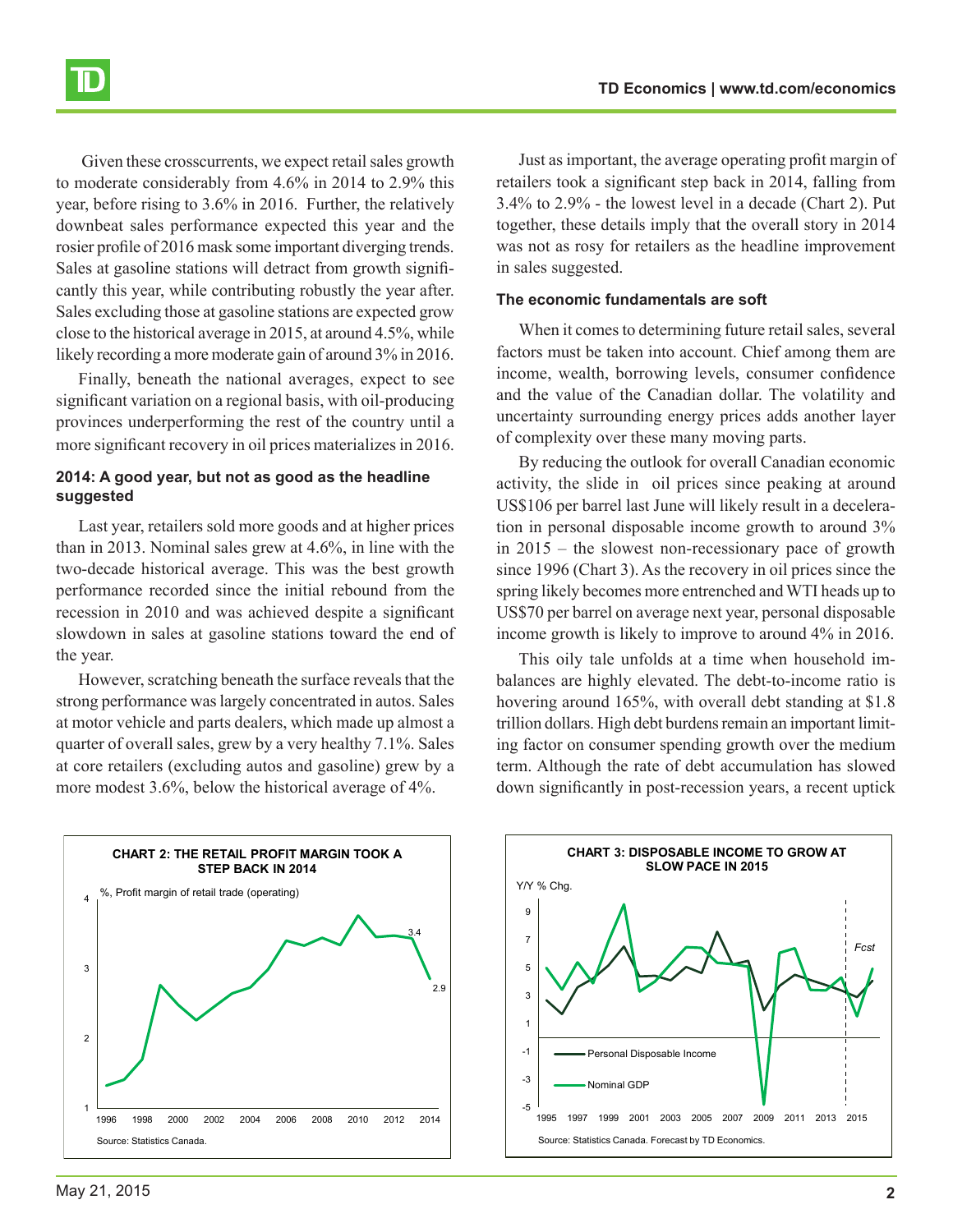– predominantly in consumer debt – has led to a modest reacceleration in overall household leverage. On the plus side, the current low interest rate environment is helping keep debt affordable and is supportive to underlying spending. And the broad consensus expects the Bank of Canada will keep its overnight rate at an ultra-low 0.75% until the latter part of 2016, when gradual increases are anticipated. Still, as market interest rates likely begin to increase gradually in the coming months in anticipation of a higher central bank rate, household debt service payments are expected to nudge higher.

In addition, the Canadian housing market has picked up some steam in recent months, largely reflecting strength in the important Toronto and Vancouver markets. Elsewhere, sales activity and price gains are considerably more moderate, while markets hit harder by the oil price weakness – notably Calgary and Edmonton – record declines. As interest rates likely rise, Canadian home sales and price gains are expected to cool over the next few years. As such, the boost to house-oriented retail spending and the positive wealth effects that stem from higher home prices will continue to provide some support to spending this year but are likely to be fade noticeably in 2016.1

Lastly, lower gasoline prices will provide some support to non-gasoline retail sales this year by keeping more cash in consumer wallets. We estimate that the average Canadian household is likely to save around \$600 at the pumps in 2015. Conservatively, this does not take into account additional savings from other types of fuels which are also likely to see lower prices on average (i.e. heating oil). On the other hand, a slide in the Canadian dollar from as high as 93 US cents in 2014 to the 80-85 US cent level continues to place upward pressure on prices of many goods with high import content (and some services). Looking ahead, expectations of higher U.S. interest rates are projected to keep the loonie under bouts of downward pressure in the coming months, before the currency rebounds back to the 85 US cent level towards the end of 2016. We estimate that the resulting currency pass-through effect is likely to cost the average Canadian household around \$600 this year, thereby eroding roughly all of the benefits of lower gas prices.

### **2015-16: Headline growth to mask important trends**

Ultimately, the economic fundamentals point to a moderation in spending growth over the next two years. Retailers are already anticipating more challenging times ahead. For

instance, according to the CFIB, small and mid-sized retail confidence has plummeted to the lowest level in almost three years, on a 3-month moving average basis.

#### *Real sales to see continued deceleration in growth*

The slowdown in growth of volume (i.e., real) sales is not likely to be as abrupt as that of the overall value (i.e., nominal) sales. We expect real retail sales growth to decelerate by about 1.1 percentage points, from 3.5% in 2014 to 2.4% in 2015. This is in line with a moderation in real economic activity this year that will be concentrated in oilproducing regions.

Apart from sales at gasoline stations, the slowdown in real retail sales is likely to be reflected in a few key categories of big ticket items. Housing-related retail spending accounts for a sizeable 10% of non-gas related spending. Consistent with our medium term view on housing, homerelated retail spending will continue to be underpinned by low borrowing rates and should turn in a good performance this spring. However, sales in this key segment are poised to simmer down over the next few years, especially as the red-hot Toronto and Vancouver markets come down to earth.

Another major subcategory that is expected to see some softness over the next two years is new vehicle sales. Car sales have grown consistently over the past few years, reaching a record of 1.85 million units sold last year. Looking ahead, many of the same factors that point to an eventual moderation in housing activity, such as high debt levels, are also likely to play out in trends of other big ticket items such as cars. What is more, with vehicle ownership rates



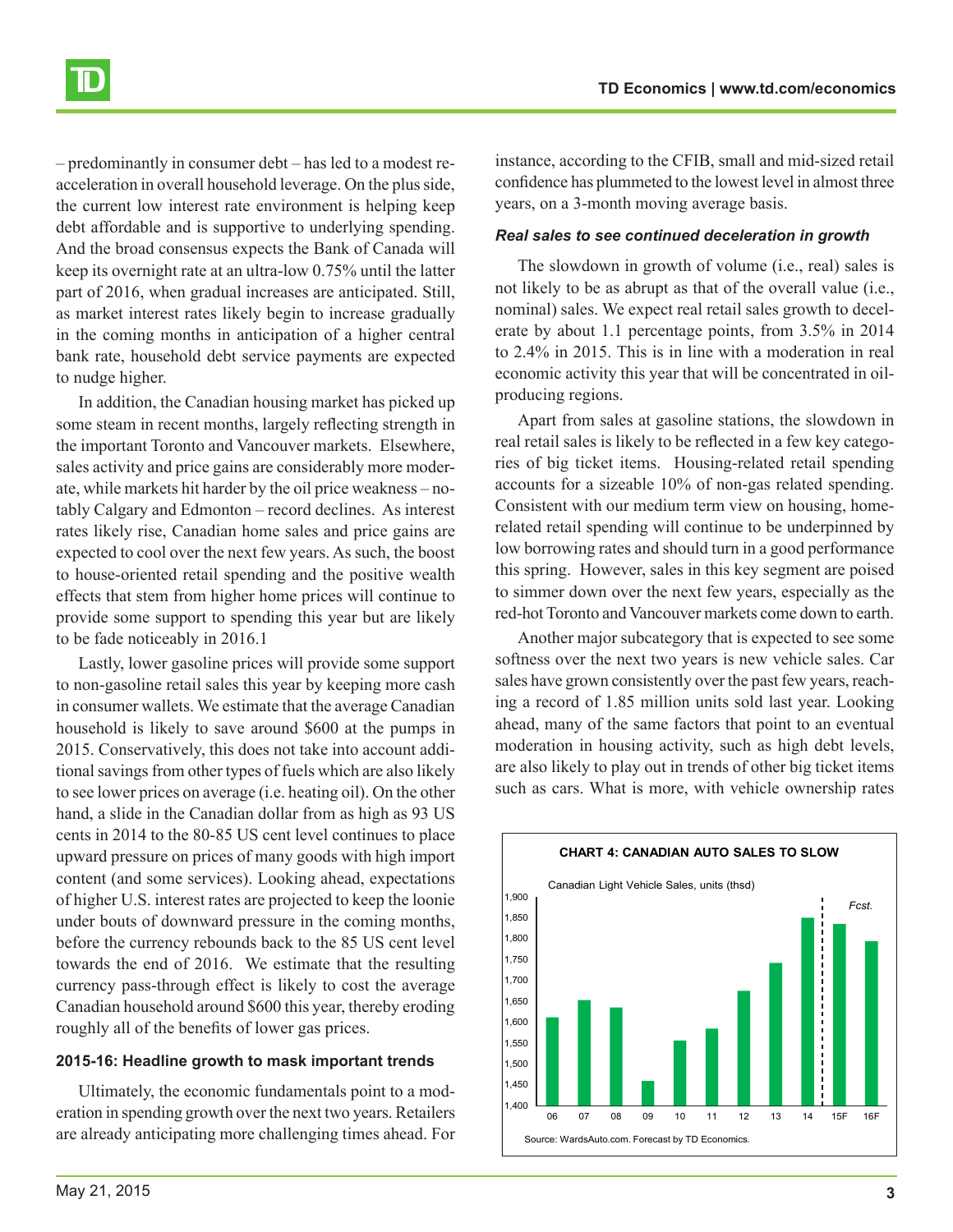

stabilizing there appears to be limited pent-up demand for new cars over the next two years (see: [Canadian Auto Sales](https://www.td.com/document/PDF/economics/special/CDN_Auto_Sales.pdf) [To Downshift From Fifth To Fourth Gear](https://www.td.com/document/PDF/economics/special/CDN_Auto_Sales.pdf)). So while unit sales are expected to remain at elevated levels, we are likely to see a slight contraction in growth this year and an even more noticeable contraction the following year (Chart 4).

The relatively low Canadian dollar is expected to provide some moderate offsetting effects as more Canadians choose to shop within our borders and as more U.S. tourists flock to Canada. For more details on this, please see the box on page 7.

Put together, these trends suggests that the deceleration in real sales growth is likely to continue next year and reach a low point of around 2% - a performance similar to what was recorded in the relatively weak volume years of 2011 and 2012 (Chart 5).

#### *Nominal sales to swing with price effects*

Introducing price effects alters the picture significantly. We forecast that nominal retail sales growth is likely to decelerate noticeably this year to 2.9% from 4.6% in 2014. The deceleration in nominal retail sales growth of 1.7 percentage points this year is considerable, but is largely attributed to the significant decline in the price of gasoline. While gasoline and non-gasoline sales have grown in lockstep over the past three years, this has not been the norm over the longer-term. Gasoline price volatility is bound to bring us toward the more familiar territory of diverging growth performances. Based on our Brent<sup>2</sup> oil price projection, gasoline prices should average around \$1.09/L over the course of 2015, compared to \$1.28/L last year (Chart 1). As such, sales at

gasoline stations are likely to contract by close to 9% this year (Chart 6). What is more, gasoline sales make up a considerable share of total sales and represent a relatively inelastic good, meaning consumption doesn't tend to change greatly with price fluctuations (Chart 7). Factoring in the large price swings suggests that the contraction in sales at gasoline stations is likely to detract over 1 percentage point from overall nominal retail sales growth this year.

As consumers spend less on gasoline and other fuels this year, they will have the ability to devote more funds toward other items. However, increased spending on other retail products won't be just a matter of choice. Pass-through effects from a lower Canadian dollar are likely to manifest themselves in the coming quarters by inflating prices for many imported goods. For some items, such as food and clothing, prices have already risen substantially in recent

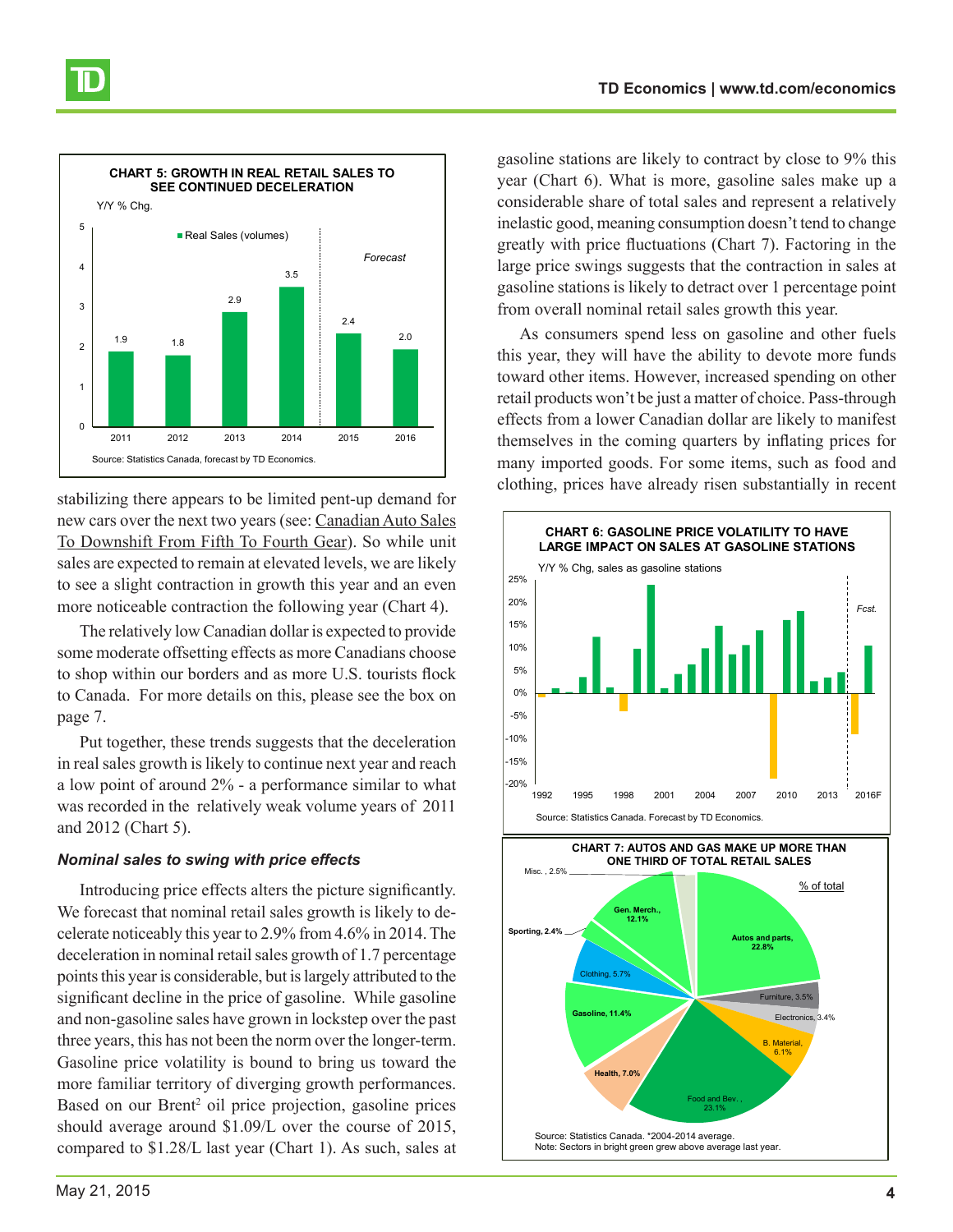

quarters. In a recent report [\(Canadian Consumer Prices](http://www.td.com/document/PDF/economics/special/CanadianInflation.pdf) [Riding on Loonie's Wings](http://www.td.com/document/PDF/economics/special/CanadianInflation.pdf)), we estimate that the weaker Canadian dollar could contribute about 0.8 percentage points to inflation in 2015, accounting for 40% of the increase in consumer prices in the year. In this vein, prices of autos and parts could rise by as much as 3 percentage points more in 2015 relative to what would have been the case absent of depreciation in the currency. This means that despite expectations of a slight contraction in unit car sales this year, we are still likely to see positive sales growth for autos and parts, primarily on account of rising prices. Overall, these trends suggest that despite the slowdown in real economic activity, price increases are likely to help buoy growth in ex-gasoline sales this year to around 4.5% - a pace similar to last year (Chart 8). However, this performance is likely to come at the expense of tighter margins as some retailers will not be able to pass on a significant portion of these added costs to consumers.

In 2016, based on the assumption that oil prices recover, we expect the price of gasoline to reverse course and average around \$1.20/L. Consequently, sales at gasoline stations are expected to grow robustly in the low double digits, thereby contributing over 1 percentage point to overall nominal sales growth next year. This will help propel overall sales gains to 3.6%. Nevertheless, allocating more funds towards gasoline will mean less spending on other items. In addition, the currency pass-through effects are expected ease in 2016 as the loonie likely gains some ground. Coupled with expectations of a further contraction in auto unit sales and a contraction in existing home sales, these trends suggest that ex-gasoline sales growth is likely to moderate to around 3% in 2016. On the flip side, retailers are expected to see some fattening in profit margins.

#### **Provincial sales forecast**

The growing dichotomy in economic growth performances between the oil-rich and other regions will also be reflected in retail sales. As it stands, the oil and gas sector holds significant weight in the economies of Alberta, Newfoundland and Labrador, and Saskatchewan (Chart 9). Low oil prices will affect the bottom line of energy companies and are expected to translate into weaker hiring. As such, employment growth in both Alberta and Saskatchewan is forecast to decelerate sharply in 2015 and weigh on disposable incomes. Meanwhile, employment in Newfoundland and Labrador is expected to outright contract this year.

Furthermore, over the course of 2015, house prices in oil-rich provinces are now expected to fall between 2% and 3%, resulting in negative wealth effects. On these premises, consumer confidence has taken a significant dive in the Prairies (Chart 10). All told, retail sales are likely to contract slightly this year in Alberta and Newfoundland and Labrador, while we expect Saskatchewan to record only moderate gains (Table 1).

On the other hand, prospects appear to be more promising for other regions. Expectations of a resurgent U.S. economy and a low Canadian dollar, not to mention lower fuel costs, bode well for non-energy exporters. Meaningful upticks in employment are presently only evident in Manitoba and to a lesser extent in Quebec. But it is likely only a matter of time before output gains translate into a stronger

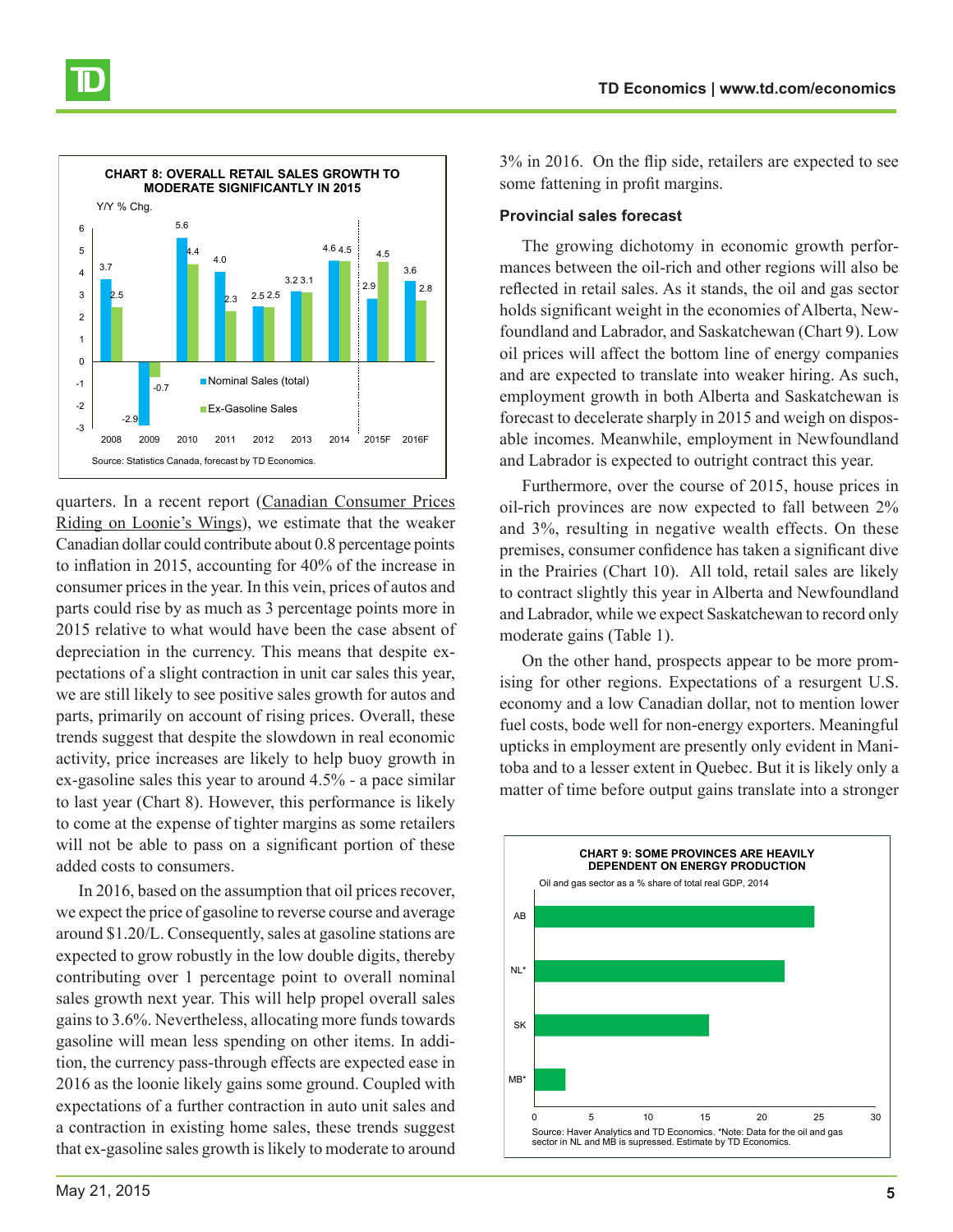

employment picture for non-energy exporting economies. Additional tailwinds, such as low borrowing rates, also bode well for spending in these provinces. Taking everything into account, the top spots for sales growth this year are likely to be captured by British Columbia and Ontario. Additionally, sales growth is expected to hold up decently Manitoba and Quebec, while the Maritime provinces are likely to record more moderate gains.

Next year, assuming a recovery in oil prices, economic prospects are expected to improve for oil-producing regions as employment, incomes and confidence rise. As such, we are likely to see a rebound in spending in oil-rich provinces, with the exception of Newfound and Labrador which is likely to record only moderate gains based on expectations of a continued weakness in employment. Meanwhile, the



| Table 1: PROVINCIAL RETAIL TRADE FORECAST            |        |      |      |        |       |
|------------------------------------------------------|--------|------|------|--------|-------|
| Annual average per cent change                       |        |      |      |        |       |
|                                                      | 2012   | 2013 | 2014 | 2015F  | 2016F |
| ICANADA                                              | 2.5    | 3.2  | 4.6  | 2.9    | 3.6   |
| N. & L.                                              | 4.5    | 5.0  | 3.4  | $-0.2$ | 1.5   |
| <b>P.E.I.</b>                                        | 3.2    | 0.8  | 3.3  | 2.8    | 3.4   |
| N.S.                                                 | 1.0    | 2.9  | 2.3  | 2.0    | 3.6   |
| N.B.                                                 | $-0.7$ | 0.7  | 3.8  | 2.5    | 3.7   |
| Québec                                               | 1.2    | 2.5  | 1.7  | 3.3    | 3.8   |
| Ontario                                              | 1.6    | 2.3  | 5.0  | 4.1    | 3.9   |
| <b>Manitoba</b>                                      | 1.3    | 3.9  | 4.3  | 3.0    | 3.7   |
| Sask.                                                | 7.4    | 5.1  | 4.6  | 0.2    | 2.8   |
| Alberta                                              | 7.0    | 6.9  | 7.5  | $-0.2$ | 3.3   |
| B.C.                                                 | 1.9    | 24   | 5.6  | 4.2    | 3.6   |
| Source: Statistics Canada. Forecast by TD Economics. |        |      |      |        |       |

Note: Along with the February 2015 release, seasonally adjusted data were revised back to January 2011 and unadjusted data were revised back to January 2014

strength in economic growth and spending is expected to carry over in 2016 for most non-energy producing provinces.

#### **Bottom Line**

The post-recession environment has been relatively challenging for Canadian retailers, as sales have generally grown moderately and the profit margin has retreated. Last year, for the first time since the rebound of 2010, sales grew at a faster pace than the historical average. Yet, the details revealed a less rosy picture than the headline numbers suggested.

Looking ahead, swings in oil prices pose a new set of challenges for retailers as prospects for economic growth in Canada have been scaled back. While considerable uncertainty remains as to how oil prices will evolve, we expect them to recover gradually over the next 1-2 years, but to remain relatively low.

On a regional basis, we are likely to see big variations in performances depending on the local economy's exposure to oil production. Oil-producing regions are expected to bear the brunt of the slowdown in economic activity and see a significant slowdown in consumer spending growth this year, while non-energy exporting regions are expected to benefit the most from a lower loonie and an improving U.S. economy.

Although consumers are likely to save substantially from lower gas prices this year, a falling loonie is likely to erode roughly all of these savings as prices for some services increase and as retailers try to pass on the increased costs of products with high import content. Not all retailers will be able to pass on these added costs to consumers and this is expected to weigh on retail profit margins.

All told, we forecast that sales growth is likely to moderate significantly this year to 2.9% and improve next year to 3.6%. However, judging the overall retail performance from these headline growth rates will provide a misleading snapshot. That is because sales at gasoline stations are expected to swing wildly, around the low double digits, over the next two years. Removing these effects inverts the picture for the remaining retailers, with ex-gasoline sales growth likely to hold up decently in 2015 but trail behind the headline the year after.

> *Admir Kolaj, Economic Analyst 416-944-6318*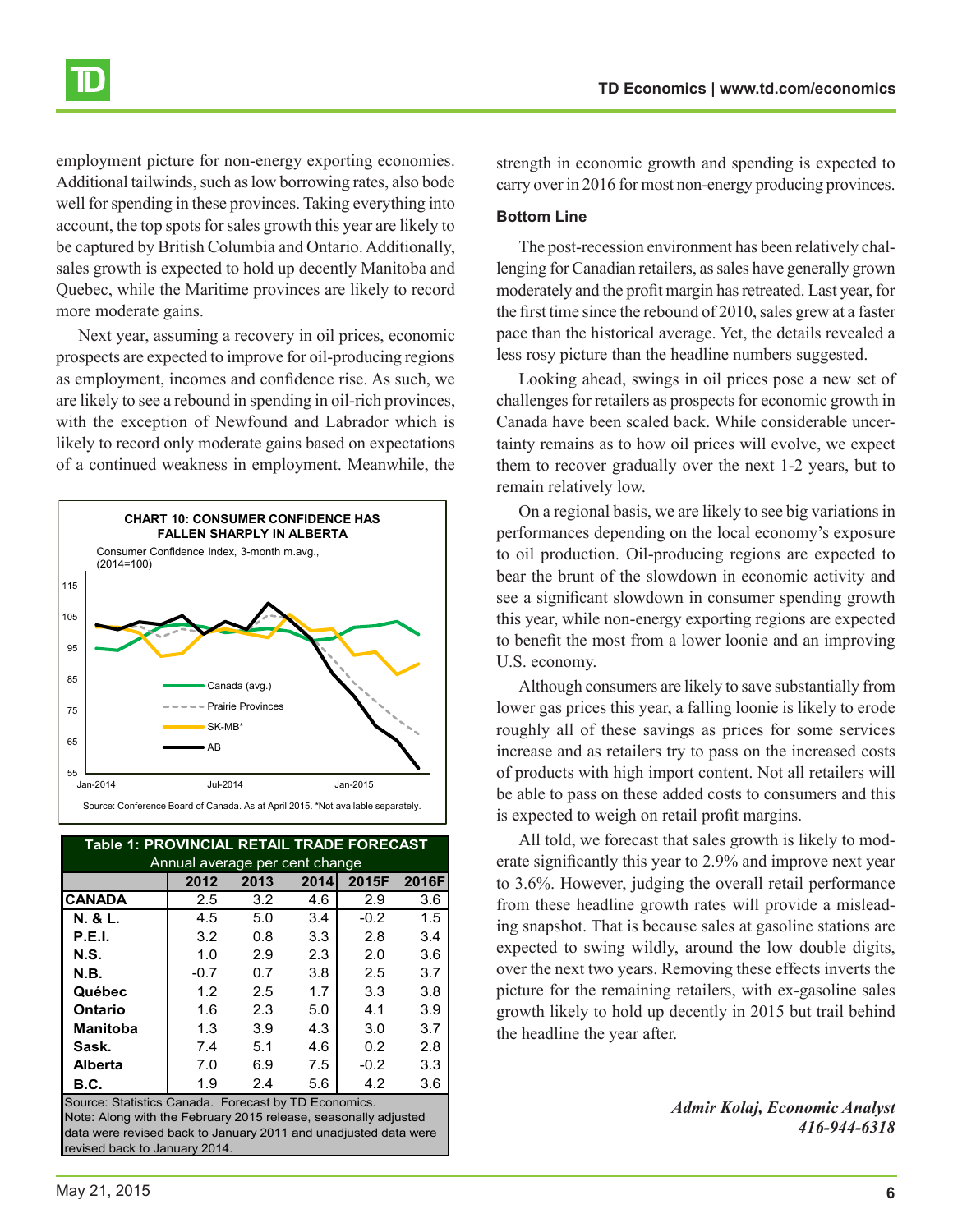#### **The Loonie From A Retailer's Point Of View**

Adepreciating loonie, expected to dip back below 80 US cents by the end of 2015 (Chart A), will help curb cross-border shopping, both traditional and online, since the costs to Canadians will rise. The Canadian dollar has already lost significant ground against the U.S. greenback over the last year and some of these effects have already been felt. For instance, tourism GDP rose substantially over the course of 2014 (Chart B). More recently, same-day Canadian car trips to the U.S. were down 17% on a year-ago basis in March (3-month moving avg.), while car trips of U.S. residents in Canada were up 6% - the strongest growth since the end of 2010 (Chart C). These trends are likely to continue until the Canadian dollar makes a recovery in value, a trend expected to materialize towards the second half of next year. Ultimately, a low-valued loonie will help contain more spending within Canada and bring in much-needed tourist revenue.

But on the other hand, as the value of the Canadian dollar falls, retailers will be prone to pass on some of the added costs of items with high import content to consumers. The current competitive environment in some segments of retail trade will make the passing on of these costs quite difficult for some. While the passthrough effects of a lower loonie tend to add upward pressure on prices, retail competition has the opposite effect. Both are expected to significantly impact inflation in 2015, while their effects are likely to ease next year. However, as the Bank of Canada outlined in their January Monetary Policy Report "It is not easy to separate the impact on prices of pass-through from the effects of retail competition, since both factors tend to affect the same categories of goods with high import content".<sup>3</sup>

At the end of the day, retailers will have to balance out the need to increase prices with the consequent reduction in consumer demand. Market strategy will vary depending on a retailer's goals and ability to absorb exchange rate volatility. For instance, some retailers will be able to absorb some of the added costs with the hopes of preserving or gaining market share over the longer-term. Overall, this is an added pressure that is likely to weigh down retail profit margins this year. Thankfully, lower fuel costs will provide some offsetting effects. For instance, reduced transportation costs this year bode well not only for consumers but also for wholesalers and retailers.